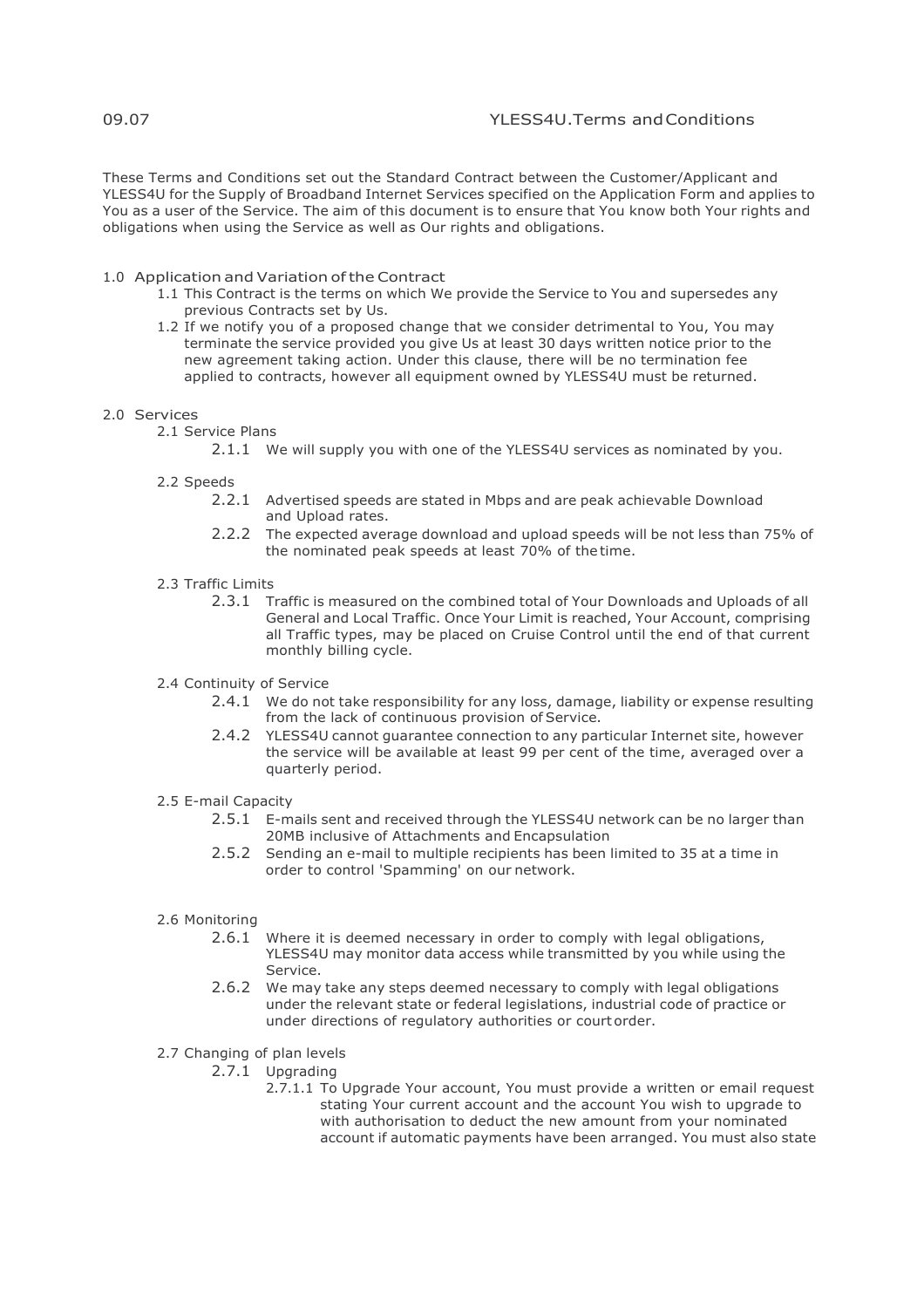whether You wish to be upgraded immediately or from Your next Billing Cycle.<br>2.7.1.1.1

- To upgrade immediately, payment must be received for the difference between the two accounts for the remainder of Your current Billing Cycle prior to the account being upgraded.
- 2.7.1.1.2 When upgrading from Your next Billing Cycle, You will be invoiced prior to the commencement of Your next Billing Cycle reflecting these changes.
- 2.7.1.2 Upgrading Your Account will not affect the length of Your Contract.

# 2.7.2 Downgrading

- 2.7.2.1 To Downgrade Your account, You must have been on Your current Account Level for a minimum of three (3)months.
- 2.7.2.2 To Downgrade Your account, You must provide a written request stating Your current account and the account You wish to downgrade to with authorisation to deduct the new amount from your nominated account if automatic payments have been arranged. Your new nominated account will take effect from Your next Billing Cycle.
- 2.7.2.3 You will be invoiced prior to the commencement of Your next Billing Cycle reflecting these changes..

## 3.0 Billing

- 3.1 All prices quoted on Our promotional material are GSTinclusive.
- 3.2 Account Payments
	- 3.2.1 All accounts must be paid through an accepted Credit Card, cheque or Direct Deposit. YLESS4U has the right to decline any other types of payment.
	- 3.2.2 We reserve the right to disclose your credit card details to, and obtain information from, any financial institution or credit card issuer to verify the credit card details.
	- 3.2.3 The initial payment is made in advance and must be cleared prior to the Account being activated for use.
	- 3.2.4 All ongoing payments are payable in advance and are calculated on a calendar month basis. Any additional fees and charges that might be incurred will be payable in Arrears. All Automatic Payments will be deducted in the first week of the payment period cycle.
	- 3.2.5 We must be notified of any changes that are required to Your Automatic Payment details at least 7 day prior to Your next Billing Cycle.
	- 3.2.6 If you remain suspended for an entire calendar month, You are still required to pay for the provision of the Service in that month. If payment for Services has not been received for 60 days, your account will beclosed.

3.3 Additional Charges may apply in the following circumstances:

- 3.3.1 If incorrect account details have been given, sufficient funds are unavailable or changes to account details are not passed on to Us.
- 3.3.2 Where Your account is suspended for any reason under this agreement.
- 3.3.3 If automatic payments have not been selected, it is Your responsibility to pay all monies owing on Your Account by the due date. If payment has not been received, Your account will be suspended until full payment has been received.
- 3.3.4 Any expenses, cost, or disbursements incurred by Us in recovering any outstanding monies including dishonour fees, debt collection, agency fees or legal fees.
- 3.3.5 To re-activate a closed account, a re-connection fee willapply.
- 3.3.6 Sending out of hard-copy invoices.
- 3.3.7 Failure of the customer to be sufficiently prepared for a professional install as per clause 6.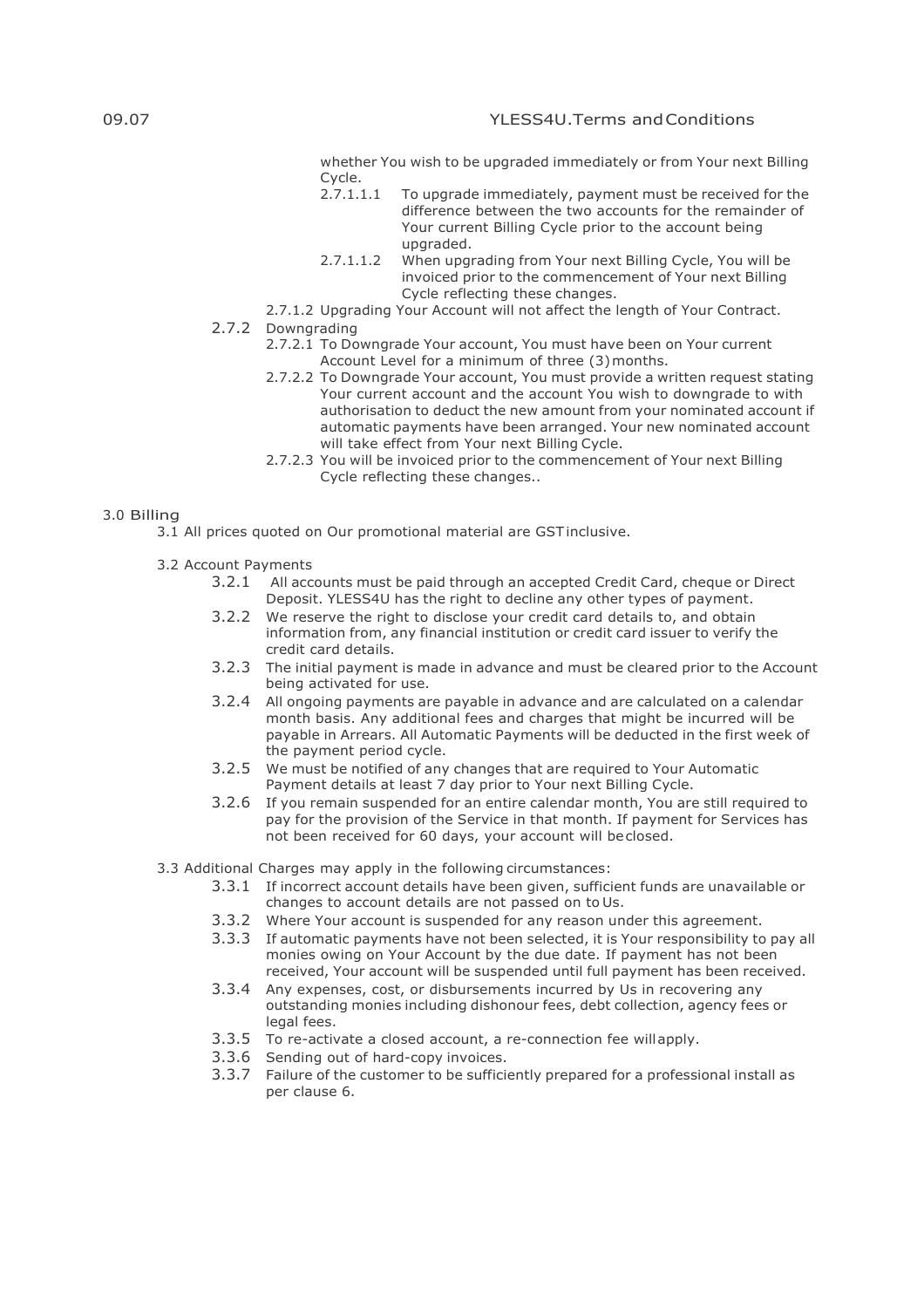- 3.4 It is your responsibility to pay all monies invoiced by the due date, even if the charges are the result of unauthorised access to Your Service.
- 3.5 You may request Your account to be placed on hold for a minimum of 1 calendar month, paying only for access to Your Webmail Service. Your Internet Service from this account will be suspended for the time Your Account is on hold. A minimum of 30 days Written Notice is required prior to the beginning of the hold period being requested.
- 4.0 Customer Responsibilities
	- 4.1 The Account Holder must be 18 years of age orolder.
	- 4.2 If the Customer allows a person under the age of 18 to use the Service, then the Customer is legally responsible for supervising that person's usage particularly to ensure the suitability of content transmitted to and seen by that person.
	- 4.3 It is the Customer's responsibility to ensure that their computer meets the minimum specification to connect to the Service, including any Software and Hardware requirements.
	- 4.4 The customer must not connect any unauthorised equipment to the Service.
	- 4.5 The Customer is asked to regularly check Their Default E-mail Address for any correspondence from Us about Your Service.
	- 4.6 Security
		- 4.6.1 YLESS4U will allocate a fixed User ID to theCustomer.
		- 4.6.2 The Customer agrees to keep their password confidential and acknowledges that it is liable for all charges associated with the Service resulting from the use of that password. YLESS4U assumes no liability for unlawful use of the Customer's password even in the event of it being lost or stolen and in those circumstances the Customer agrees to immediately notify YLESS4U of such loss or theft. On application to YLESS4U the Customer may change their password at any time.
		- 4.6.3 Unauthorised access of Your Service via an unprotected connection (including wireless interception) is the sole responsibility of the Customer. It is recommended that you take necessary measures to protect Your equipment and Service from unauthorised access.
		- 4.6.4 The customer acknowledges that YLESS4U cannot fully protect Your computer, software and data from viruses and other malicious programs, it is therefore the Customers responsibility to take necessary preventativemeasures.
	- 4.7 The Customer acknowledges that some material in the Internet may be offensive, inappropriate or unsuitable and agrees that YLESS4U has no responsibility whatsoever for such material. Additionally, the Customer hereby agrees that in using the Service the Customer must not:
		- 4.7.1 use the Service to commit any fraud, or undertake any illegal or unlawful or offensive activity or breach any Australian legislation, codes of conduct or standards established for the Internet Service Industry;
		- 4.7.2 transmit, store or place on the Internet any content which is defamatory, offensive or of an obscene and menacing character;
		- 4.7.3 place on the Internet or issue invitations to give directions (including hyperlinks) to illegal content or potentially illegal content;
		- 4.7.4 disseminate computer viruses or other malicious programs
		- 4.7.5 engage in conduct so as to interfere with or disrupt any other Internet users or service providers;
		- 4.7.6 engage in sending unsolicited emails, spamming and advertising material;
		- 4.7.7 talk about hacking or about breaching any laws, talk of or engage in any conduct that may contravene any YLESS4U Policy (including but not being limited to any Acceptable User Policy that we may have and our Privacy Policy) and any other Policies or Practice to which YLESS4U may subscribe from time to time including Codes of the Internet Industry Association of Australia; and
		- 4.7.8 not engage in any unauthorised use of any material protected by patent, copyright, trademark or other intellectual property rights.
	- 4.8 The Customer shall indemnify and hold harmless YLESS4U from and against any action, claim or loss that YLESS4U may suffer or may have brought against it as a result of the Customer breaching the Contract, including but not being limited to those listed in Clause 4.7.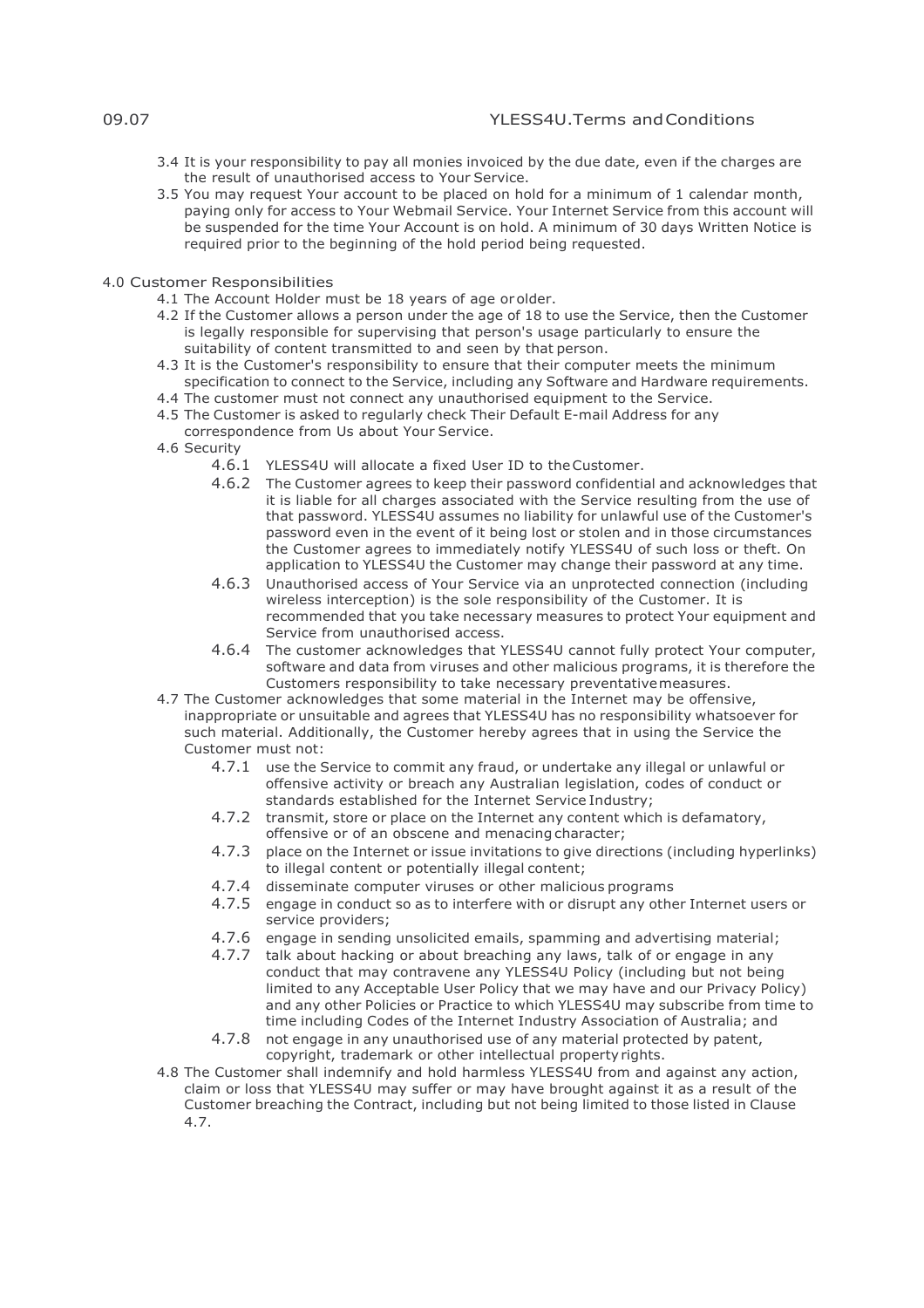- 4.9 Where Your continued use of the Service adversely affects the network, We reserve the right to suspend/control the Service.<br>4.10 Any persons that use Your Servic
- Any persons that use Your Service have read and understand the Contract.

#### 5.0 Our Responsibilities

- 5.1 Network outages may occur from time-to-time that may result in the Customer suffering from Downtime. In the case of scheduled maintenance outages, all Customers who may be affected will be notified through Their Default E-mail Address no later than 2 days prior to the scheduled outage, unless the scheduled outage is for emergency maintenance where You will be notified as soon as is practically possible.
- 5.2 Connection of Service
	- 5.2.1 Given that all required cabling is completed and active, and we have received an application form from which payment has been successfully processed, connection to the Service will be provided within ten working days.
- 5.3 Outages
	- 5.3.1 We will endeavor to restore Services resulting from a System-Wide Outage within 18 hours, a Community-Wide Outage within 36 hours and an Individual Outage within 72 hours of initial report.
	- 5.3.2 Restoration of Services resulting from Outages, where possible will be kept within indicated times, but may vary in the event of exceptional circumstances.
- 5.4 If YLESS4U provides a Customer with a link to another web site or resource, YLESS4U will not be responsible for the content of those web sites or resources and YLESS4U makes no warranties or representations as to the accuracy of any information in or linked to its web site and assumes no liability or responsibility for any errors or omissions in content thereof. Additionally, YLESS4U will not be responsible for the content or form of any information or data passed into the Internet in the provisions of the Service including any information which is defamatory, offensive, unlawful or unsuitable for people under 18 years or for any one in particular. Nor will it be liable for any damage to or viruses which may infect, contaminate or act to the detriment of any computer equipment or other equipment owned or utilised by the Customer.
- 5.5 YLESS4U provides the Service in accordance with its Privacy Policy which is available on request.

## 6.0 Installation

- 6.1 Prior to a YLESS4U Technician arriving at the premises, You must ensure that:
	- 6.1.1 Your computer meets the requirements set out by YLESS4U including any hardware and software needed to use the Service and lightning protection where required.
	- 6.1.2 That prior to installation, you have all original operation system installation media.
	- 6.1.3 It is your responsibility to create a backup of all essential files in case of loss or corruption of data.
	- 6.1.4 The computer is normally located within two (2) metres of the Wireless modem point. If the computer is located at a further distance you must notify YLESS4U when booking a time with the technician so that they can prepare a longer connection lead. Non-standard connection leads will attract a per metre charge.
- 6.2 Where we specify a time for your installation, we will try to keep to the specified time, but we cannot be liable for any loss or damage you suffer if we fail to do so.
- 6.3 Where an installation cannot be performed due to the failure of the Customer to provide the above, an additional charge may be made.
- 6.4 A standard installation is 1.5 hours at the nominated premises. An additional charge will apply for each additional hour or part thereof.

# 7.0 Commencement of the Contract and the Service

7.1 The Contract is active from the date the Application Form is signed. YLESS4U may deduct any initial setup costs including the cost of the Service over the initial Billing Period between the activation of the Contract and the commencement of the Service.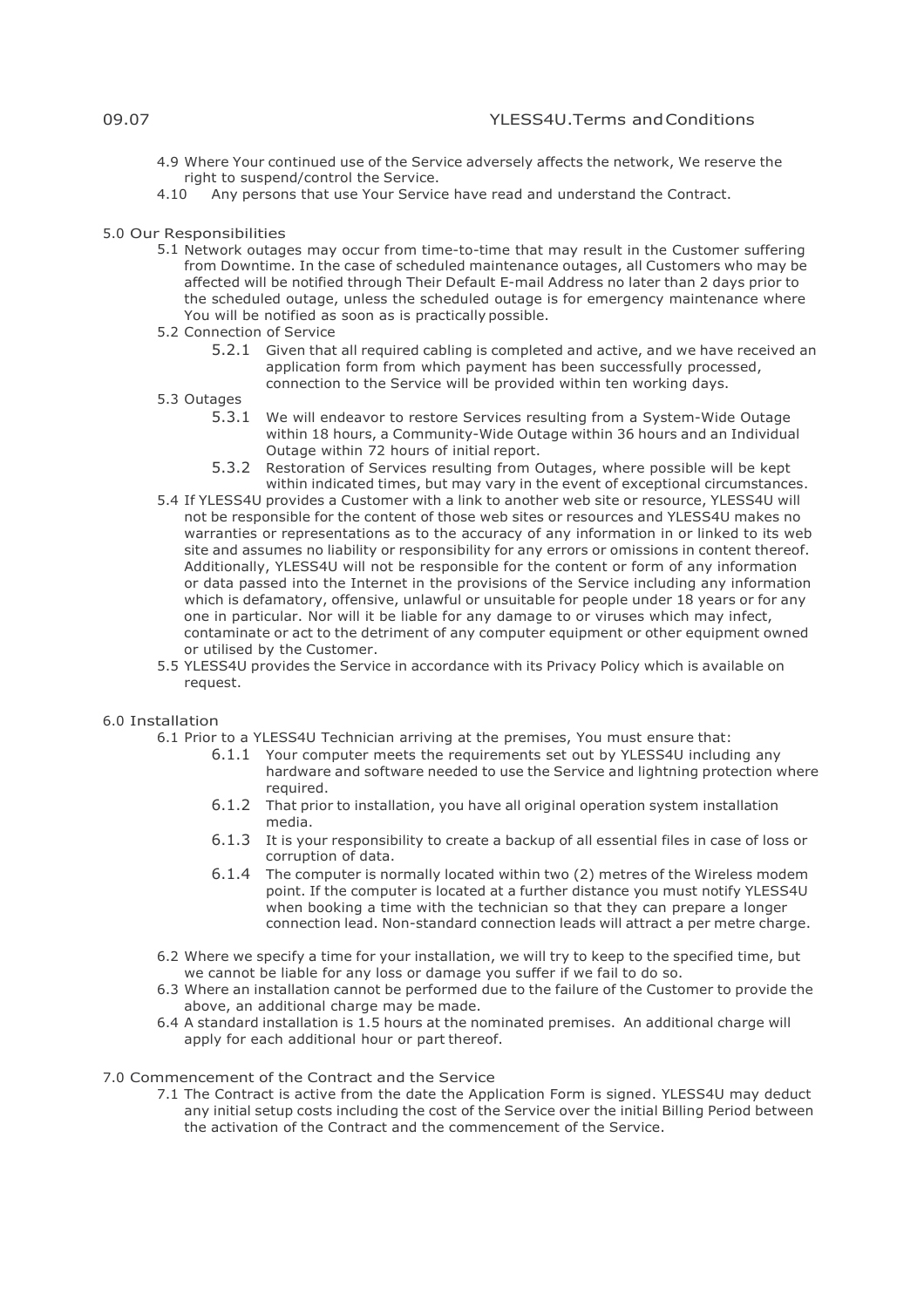7.2 The provision of Service will commence once all of the following criteria have been met:

- 7.2.1 Cable infrastructure has been installed and tested OK.
- 7.2.2 The Application Form has been completed fully and accurately.
- 7.2.3 Payment of the initial setup costs including the cost of the Service over the initial Billing Period has been successfully processed.
- 8.0 Abuse Procedures will be commencedby
	- 8.1 giving an unauthorised person the Customer's account and password details;
	- 8.2 deliberately or recklessly disrupting YLESS4U's Service or activities, or engaging in any activity likely to disrupt the same, either deliberately ornot;
	- 8.3 engaging in spamming;
	- 8.4 misusing access to the Internet in a manner identified in writing by a competent law enforcement official as unlawful;
	- 8.5 using access to the Internet to menace or harass others;
	- 8.6 behavior that results in the disruption of other people's access to the Internet or their enjoyment thereof, including but not being limited to computer viruses, email bombardment and damage to Internet-connected resources and channelflooding;
	- 8.7 using access to the Internet to unlawfully obtain access to other networks.
- 9.0 Suspension or Termination of Service
	- 9.1 by User:
		- 9.1.1 The User can terminate the account at any time, providing You provide Us with 30 days Written Notification.
		- 9.1.2 If an account is closed while still in contract, termination fees will apply.
		- 9.1.3 Any pre-paid fees for Services are non-refundable on termination.
		- 9.1.4 In some cases, a cooling off period is required by law. If You are covered by a cooling off period, you may terminate the Service without penalty if you provide Written Notification to YLESS4U within the timeframe allowed from the commencement of the contract.
		- 9.2 by YLESS4U:
			- 9.2.1 Any breach of the Contract, as opposed to termination, YLESS4U may choose to suspend the Service for such period it determines.
			- 9.2.2 YLESS4U supports the right to privacy and the laws that support privacy in all forms and it strictly prohibits the sending of unsolicited mass messages of any kind or any other e-mail forms. We will terminate the account of any member who uses "spamming" techniques to solicit referrals and who does not remove a recipient upon being requested to do so by that recipient.
			- 9.2.3 If YLESS4U suspends Your Service for any breaches under this agreement, you shall remain liable for all charges due throughout the period of suspension. A fee may apply.
			- 9.2.4 Upon the death of the Account holder, the account shall be deemed terminated.
			- 9.2.5 If YLESS4U terminates an account whilst in contract, a termination fee may be applied if termination is resulting from the misuse of the Service.
			- 9.2.6 If the account is terminated, You remain liable for all charges payable under the agreement in respect of the provision of services from the time of termination to the end of the Billing Cycle or Contract Period.
- 10.0 Ownership and Use of the Equipment and Facilities<br>10.1 The YLESS4U Broadband Network is an importan
	- The YLESS4U Broadband Network is an important part of our ability to provide you with the Service. This means that we need to make sure that the Broadband Network remains our absolute property at all times. The boundary of our Broadband Network is the Wireless Modem Point in the Premises.<br>10.2 Internet connections can o
	- 10.2 Internet connections can only be made to Wireless Modem Points installed by YLESS4U authorised installers.<br>10.3 All new CPF provi
	- All new CPE provided by YLESS4U is covered by a 12-month limited warranty.
	- 10.4 All CPE provided by YLESS4U remains the property of YLESS4U. If the Customer terminates their account, the equipment must be returned to YLESS4U. Standard termination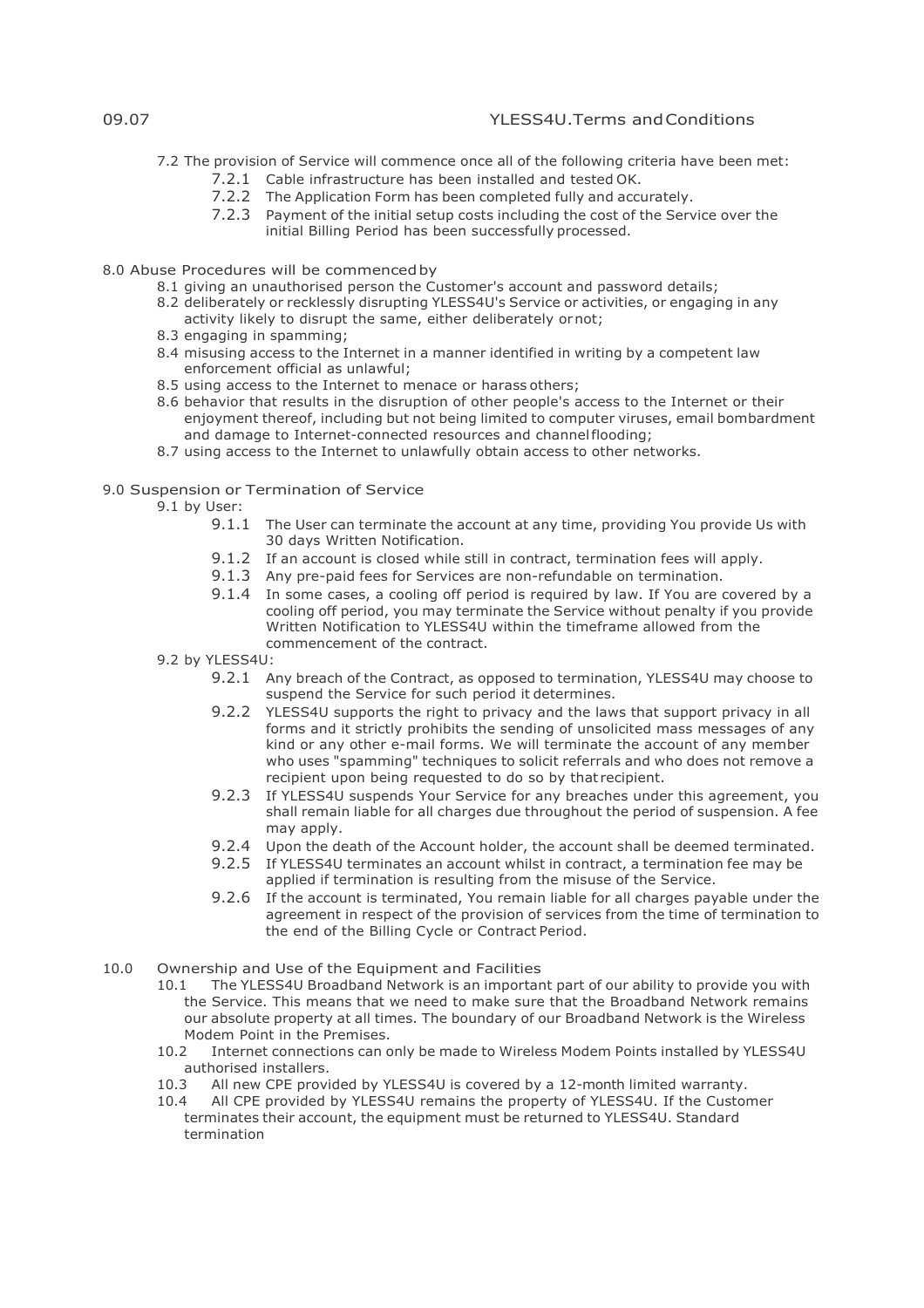fees apply, equal to half that of the contracted plan level, over the remaining unpaid months of the term. Any remaining paid months that have not been used will be forfeited.<br>10.5 All CPF owned by YLESS4U, including but not limited to loan stock and ITP's.

- All CPE owned by YLESS4U, including but not limited to loan stock and ITP's, must be maintained in good condition and repair. YLESS4U will, at all times, retain ownership of this equipment. YLESS4U may charge the Account Holder any reasonable costs incurred for repairing or replacing the equipment if damaged, lost or stolen.
- 11.0 Internet Support Facilities<br>11.1 We provide You with a
	- We provide You with an Internet support service from 9AM-5PM Mon-Fri.
		- 11.1.1 If you are experiencing any difficulty with your access, you can contact support:
			- 11.1.2 By phone on 02 6230 3699
			- 11.1.3 By E-mail on [helpdesk@yless4u.com.au](mailto:helpdesk@yless4u.com.au)
			- 11.1.4 We encourage you to make use of this free service for genuine service issues.
				- As our support technicians are trained to solve broadband Internet issues, we ask that you acknowledge that:<br>11.1.4.1 We cannot offer
					- 11.1.4.1 We cannot offer support for networking multiple PC's;<br>11.1.4.2 We cannot offer support for general software issues
						- We cannot offer support for general software issues
	- 11.2 We cannot offer support for general hardware. In an effort to control spam, YLESS4U constantly monitors and excludes known spam ports. In addition, YLESS4U provides spam monitoring facilities. This does not prevent all spam from being received, however it does reduce the sheer amount of spam to your mailbox.
- 12.0 Contract period.<br>12.1 The contra
	- The contract period is for a minimum of 12 months from the date of contract. Once the initial period ends, you will be contracted to YLESS4U on a month by month basis, provided you wish to continue to receive the service.
- 13.0 Complaints Procedure<br>13.1 If you wish to loo
	- If you wish to lodge a complaint about our services or associated matters, you may contact us via e-mail, post, or phone.
- 14.0 Force Majeure
	- 14.1 If the either Party is unable, as a result of Force Majeure, to carry out their obligations under this Agreement, they shall give the other Party prompt written notice of the occurrence and particulars of the act, event or cause constituting the Force Majeure and, in so far as known, the probable extent to which it will be unable to carry out, or be delayed in carrying out its obligations and thereupon will not be required to carry out such obligations for the period provided the Party has used all possible diligence to overcome or remedy the Force Majeure as quickly as possible.

#### 15.0 Proper Law AndJurisdiction

15.1 The laws in New South Wales shall govern this Agreement and the parties submit to the non-exclusive jurisdiction of the Courts of that State.